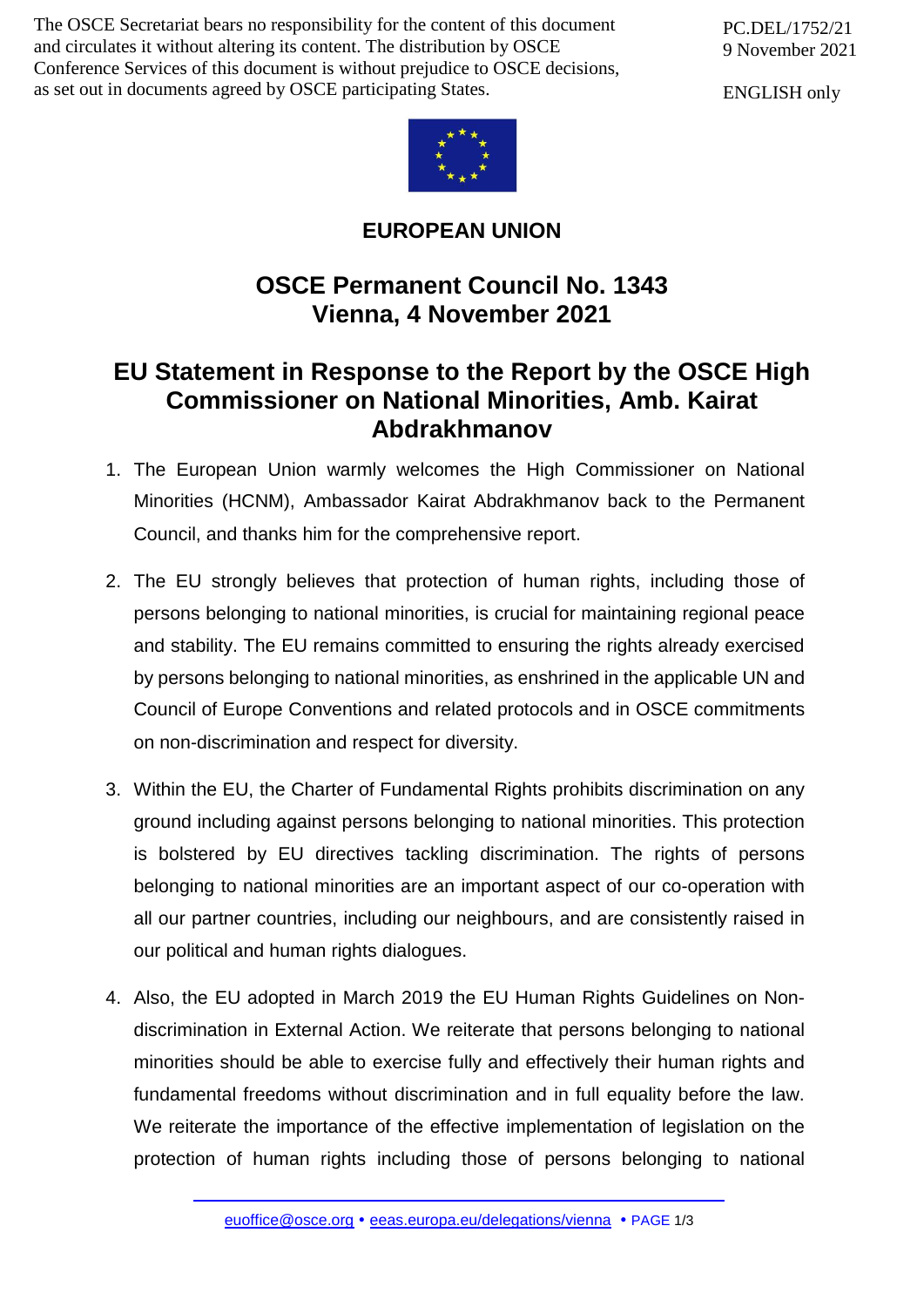minorities and their non-discriminatory treatment throughout the territory of participating States.

- 5. Conflict prevention and early warning are EU priorities. The mandate of the HCNM, providing early warning and seeking early action with regard to tensions involving persons belonging to national minorities, is of utmost importance for the OSCE concept of comprehensive security. We reiterate our full support for the mandate and autonomy of the HCNM and underline that the co-operation of all participating States is necessary to enable the High Commissioner to fulfil tasks within his mandate.
- 6. We support the HCNM's active engagement throughout the OSCE region. We commend the efforts to improve sustainable integration of diverse and multiethnic societies, as well as political representation of persons belonging to national minorities. We welcome the HCNM's focus on effective implementation of legal frameworks on the rights of persons belonging to national minorities, in line with international standards and commitments, as well as his continued engagement with regard to language and education issues, dialogue facilitation, effective participation in public affairs and property rights, access to media and the right to practice a religion in the mother tongue of persons belonging to national minorities where applicable. It is vital that the institutions representing persons belonging to national minorities function without undue political interference and pressure. We also welcome the activities of HCNM to provide support to and foster contacts among institutions with similar mandates within the OSCE region.
- 7. We commend the HCNM for devoting more attention to gender equality, and for taking a gender-sensitive approach in all activities. Women and girls belonging to national minorities have an increased risk of exposure to multiple and intersecting forms of discrimination and we need to do more to ensure their rights and participation. We welcome the fact that the research into the intersectionality between issues related to gender equality and national minorities is materializing, and look forward to hearing more about this as it evolves.